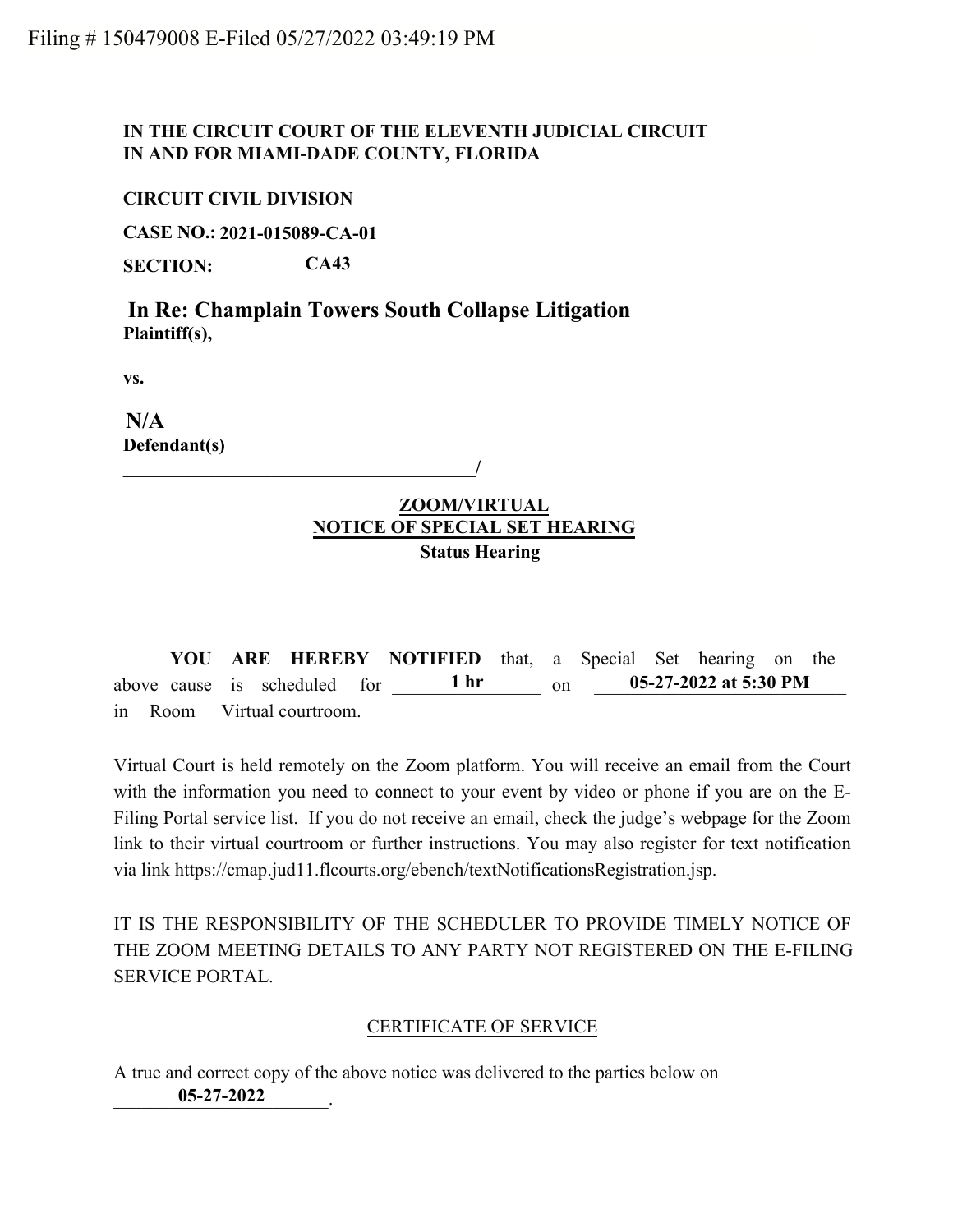**If you are a person with a disability who needs any accommodation in order to participate in this proceeding, you are entitled, at no cost to you, to the provision of certain assistance. Please contact Aliean Simpkins, the Eleventh Judicial Circuit Court's ADA Coordinator, Lawson E. Thomas Courthouse Center, 175 NW 1st Ave., Suite 2400, Miami, FL 33128, Telephone (305) 349-7175; TDD (305) 349-7174, Fax (305) 349-7355, Email: ADA@jud11.flcourts.org at least seven (7) days before your scheduled court appearance, or immediately upon receiving this notification if the time before the scheduled appearance is less than seven (7) days; if you are hearing or voice impaired, call 711.**